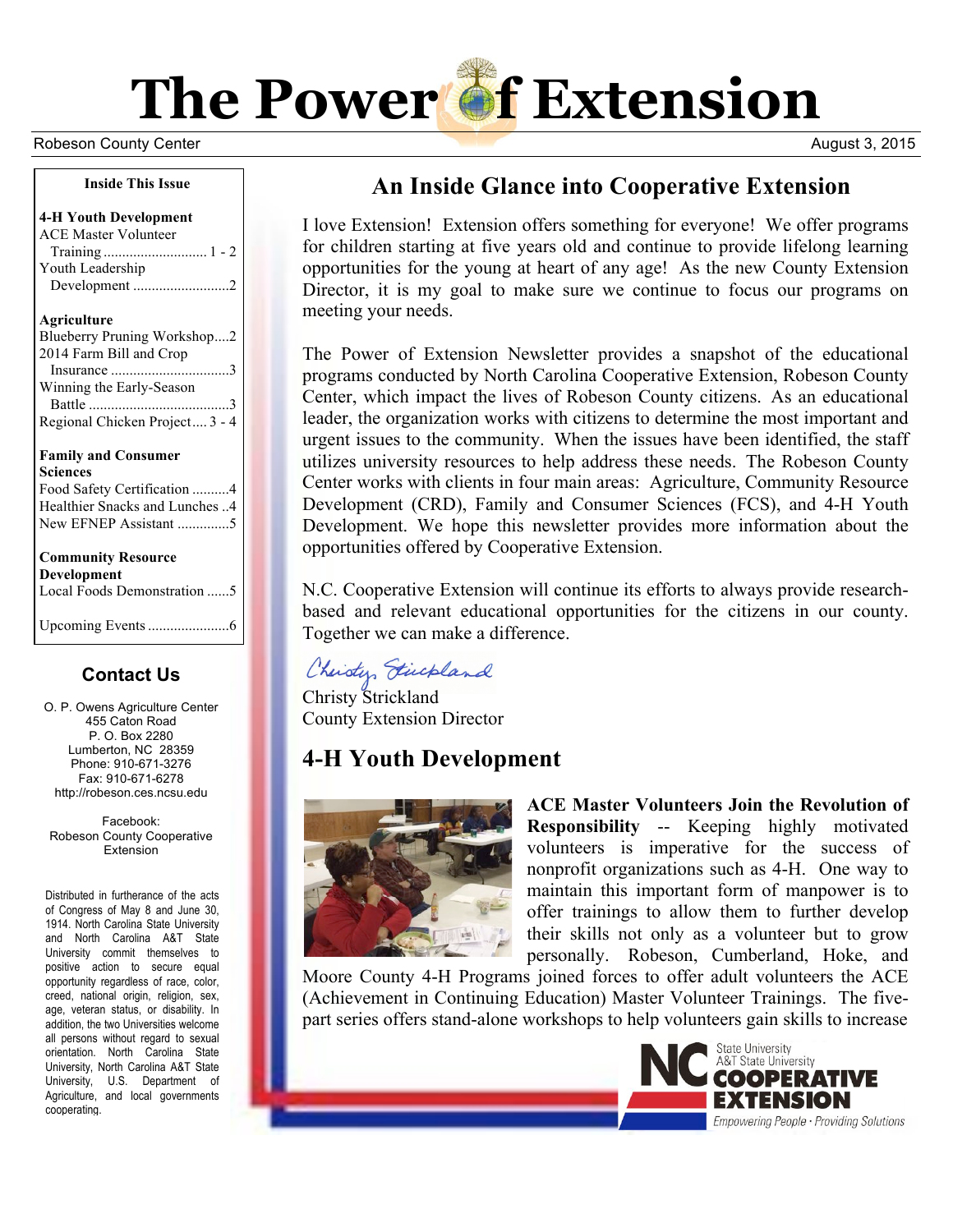the 4-H volunteer capacity. Through the workshops, they can obtain different levels of the ACE Master Volunteer Certification. These workshops centered on the life skills model and utilizing experiential education to engage youth and increase their learning capabilities and problem-solving skills. Evaluation and Results - Written evaluations were submitted by participants measuring their increase in knowledge and potential change in behavior. Based on the written results, 76 percent of the participants said they increased their knowledge on utilizing life skills and experiential learning as a part of their 4-H work. More than half of the respondents, 57 percent, said they would plan with and utilize the life skills model and experiential learning in their future club meetings, while 38 percent said they are already doing this (95 percent of respondents). Of those in attendance, 28 percent stated they were already working on their ACE Master Volunteer Certification, while 64 percent stated they are considering pursuing a certification level. By engaging and training our adult volunteers, 4-H has the opportunity to continue to grow and address the needs of youth in our communities.

#### **Shea Ann DeJarnette, Extension 4-H Youth Development Agent**

**Youth Leadership Development** -- The lack of knowledge and understanding of parliamentary procedure when conducting a business meeting can result in anxiety and stress for adults as well as youth. Meetings can sometimes become disorderly and chaotic without an organized method for conducting the meeting and making decisions. Robeson County's 4-H Program hosted a workshop for 20 youth on parliamentary procedure. Participants were trained on voicing their opinions and making decisions in an orderly democratic way. Evaluation and Results - Part of the evaluation process involved a parliamentary procedure simulation, which involved all participants. Evaluation revealed all 20 youth learned proper protocol of a meeting using parliamentary procedure. The workshop helped build self-confidence in the



youth participants, which enables them to properly conduct 4-H County Council Meetings or other business meetings. Teaching parliamentary procedure gives youth a needed skill set to become strong future leaders.

#### **Wendy Maynor, Extension 4-H Program Assistant**

## **Agriculture**



**Blueberry Pruning Workshop** -- Improper pruning and the lack of maintenance pruning can reduce plant health and decrease fruit production. Cooperative Extension received numerous inquiries about blueberry plant culture and pruning. To address this need, Cooperative Extension partnered with a local grower and a North Carolina State University Extension Specialist to provide an interactive hands-on demonstration. Evaluation and Results - Pre and post survey information was provided by 14 of the 24 participants. Respondent evaluations

revealed 100 percent increased knowledge in defining the crown, selecting older canes for removal, and the proper time to prune. Ninety-three percent gained knowledge in reasons to prune, proper time to plant, and amending the soil prior to planting. Participants were asked to place a value on the program average value was \$220. Participants were asked how much this program would help them save, and the average savings was \$275.

#### **Mack Johnson, Extension Horticultural Agent**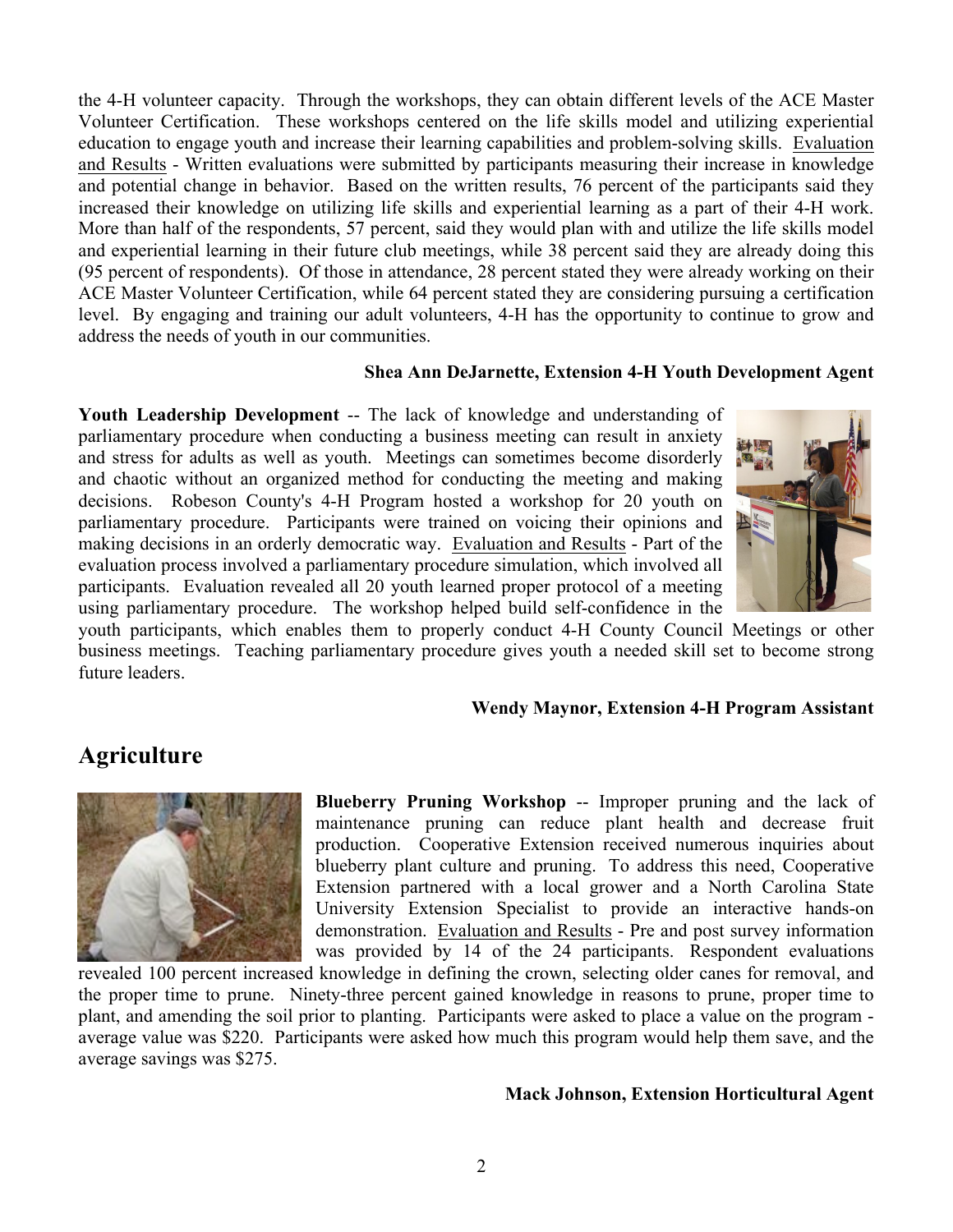**2014 Farm Bill and Crop Insurance** -- One of the challenges facing small and limited-resource farm families is their ability to receive the latest information on government programs that will benefit their farm operations. To address this challenge, Cooperative Extension in Robeson and Sampson Counties hosted an educational workshop on the 2014 Farm Bill and Crop Insurance. The objective of the training session was to provide small farmers with a better understanding of the new programs



available in the 2014 Farm Bill and assist them in program selection through web-based tools. Evaluation and Results - A total of 31 persons attended the session. Follow-up evaluations showed 100 percent of the farmers who will plant row crops this coming year had signed up for the new programs and 77 percent of those farmers used the web-based tools to assist them in making their selection.

#### **Nelson Brownlee, Extension Area Farm Management Agent**



**Winning the Early-Season Battle** -- Early-season insect damage to cotton can severely reduce yields and profitability. The most common insects of concern are thrips. Thrips are tiny insects, which have strawlike mouth parts used to withdraw moisture and nutrients from tender new plant tissue. High populations of thrips can severely stunt and deform critical leaf tissue that is responsible for producing plant food through photosynthesis. A cotton plant is considered to be impacted less by thrip injury once it has reached the fifth-leaf growth stage. Based on this concern, Cooperative Extension delivered educational

New cotton leaves injured by thrips information at a Cotton Production Meeting for 70 farmers and consultants. Research data shared at the meeting revealed applying an in-furrow systemic insecticide application directly to the seed could provide an average of 10 - 21 days of early-season thrip control in cotton. Field scouting and observations were made weekly until the cotton reached the thrip-safe fifthleaf stage to determine if additional treatments were required. One Robeson County cotton producer applied an in-furrow systemic insecticide application for the first time at planting this spring. Based on field observations, the producer was able to eliminate all post-emergent applications of insecticide specifically for thrips, which saved an average of \$12 per acre in chemical and application cost. Incorporating this practice saved the producer \$18,000 on his 1,500 acres of cotton. Reducing the amount of pesticide applications during production also helps reduce safety risks to employees and environmental concerns for all citizens.

#### **Mac Malloy, Extension Field Crops Agent**

**2015 Regional Chicken Project** -- There is a growing interest in youth to participate in small animal projects. Chicken projects create a more affordable livestock showing option in comparison to the larger species. Cooperative Extension knows the value of livestock projects and the life skills they provide for children. As a collaborative effort between Cooperative Extension's 4-H Program and school ag education classes (FFA), livestock and 4-H agents from seven counties offered the chicken project. Participants could choose between raising laying hens or broilers. Broilers could be given back to be processed and donated to a food bank. The goal was to provide lessons in raising chickens, showing chickens, recordkeeping, and money management. There were 82 participants with 45 participating in the show. Youth raised laying hen chicks from three



days of age to four months of age and broiler chicks from three days of age to seven weeks of age. There was an organized showmanship contest, breed show, and record book contest. Youth attended two mandatory training sessions. Prize money in the amount of \$340 was given out to those participants who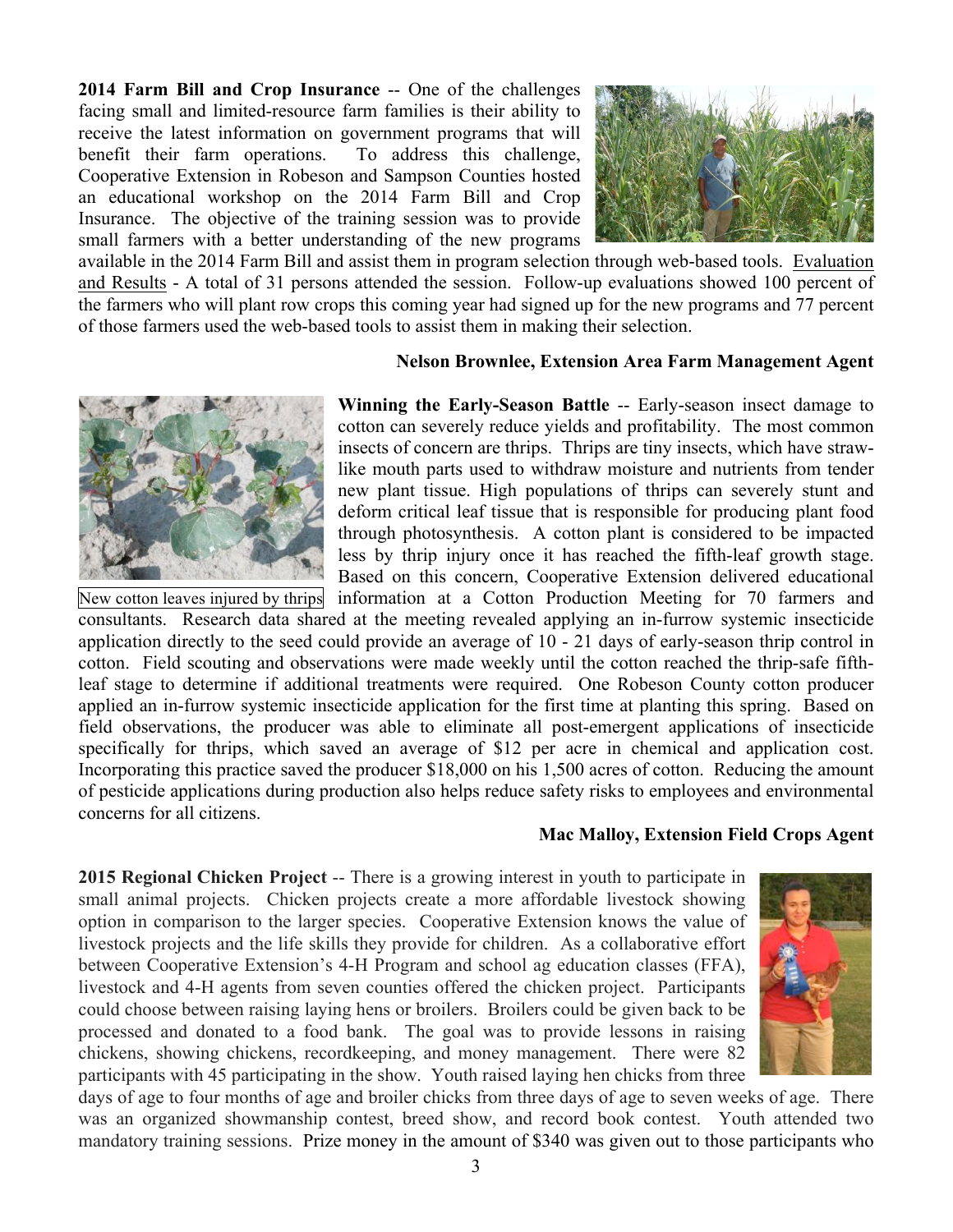placed in the top three in each category thanks to the financial support of Cape Fear Farm Credit. Evaluation and Results - Data was collected through an online evaluation prior to the show, with 75 people completing it. An evaluation was also given at the show and completed by 29 people after the project was finished. They showed 91 percent were very satisfied or satisfied with the overall experience of the project. Evaluations showed that 94 percent of youth improved on responsibility and work ethic, 85 percent improved on communication skills, and 99 percent learned new ideas on raising and showing chickens. Some quotes from participants are "I learned to have more responsibility for something which I know cannot care for itself" and another said they liked best the "exposure to a different type of livestock showing." A parent said "my child has new confidence handling chickens. She has a stronger desire to care for another being."

#### **Taylor Chavis, Extension Livestock Agent**

## **Family and Consumer Sciences**



**Food Safety Certification** -- The Centers for Disease Control and Prevention estimates 48 million people get sick from foodborne illnesses each year, resulting in 128,000 hospitalizations and 3,000 deaths. The National Restaurant Association estimates each foodborne illness outbreak could cost an establishment up to \$75,000 in legal fees, medical

claims, wasted food, bad publicity, and/or closure of the establishment. It is critical for food establishment owners to protect both their investments and their customers. To address this need for food safety education, North Carolina Cooperative Extension, Robeson and Scotland County Centers, collaborated with the Robeson County Health Department to provide five 16-hour ServSafe trainings to 66 participants from 33 food establishments. Evaluation and Results - A written exam was administered to all 66 participants. Fifty-one (77 percent) participants earned their ServSafe manager's certification with a score of 75 percent or better. The certifications are good for five years. The 33 food businesses employing these 51 participants can avoid a two-point deduction on their sanitation score for five years. The increase in food safety practices/knowledge directly impacts the food establishments' ability to provide safe food to their customers. This training has potentially saved Robeson County \$2,475,000 in costs associated with foodborne illnesses. Based on these results, food safety certification trainings will continue to be provided in Robeson County.

#### **Janice Fields, Extension Family and Consumer Sciences Agent**

**Healthier Snacks and Lunches --** The cafeteria environment can have a great impact on a child's eating habits, since 50 percent of their daily intake comes from school. While school breakfast and lunch must meet federal guidelines, foods that come from home are largely exempt from such requirements. Many foods brought to school for lunch/snack are high in fat and low in nutrition. To respond to this issue, the Cooperative Extension 4-H Expanded Food and Nutrition Education Program (EFNEP) partnered with 287 first and second grade students at Rowland Norment Elementary School. Pre and post evaluations were given and collected by all participants. After



receiving informative, fun, hands-on lessons about the My Plate, children began to try the healthy recipes at home with their parents and eventually started bringing fruits and veggies for snacks. Teachers were amazed at the different attitude students had towards trying new foods and making sure they washed their hands before eating. Even the cafeteria staff noticed a change in what the children were putting on their lunch trays, and students were not wasting their milk. Rowland Norment has truly been an awesome partnership with a supportive staff, and Cooperative Extension will partner with them next year.

#### **Tamika McLean, Extension 4-H EFNEP Assistant**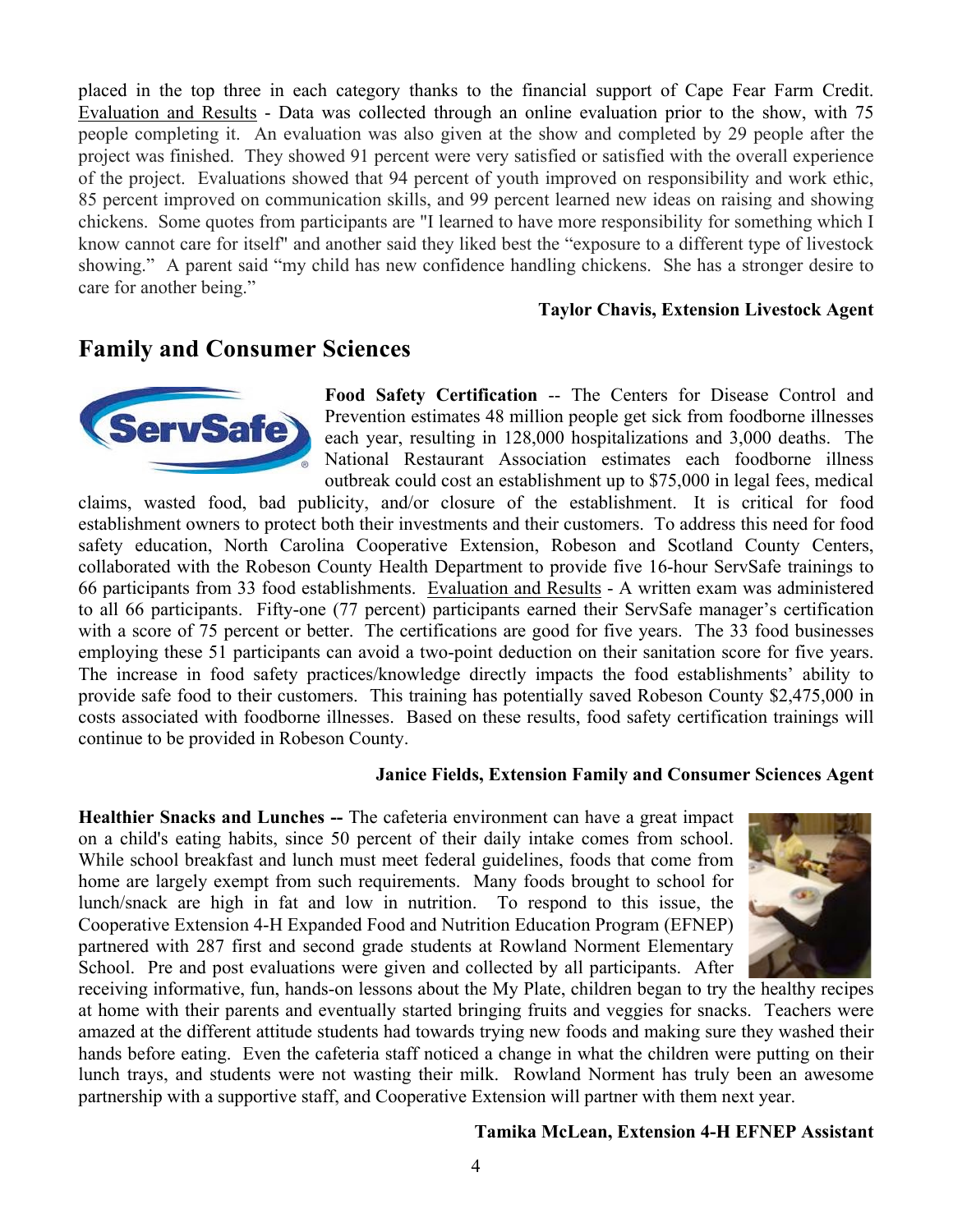

**New EFNEP Assistant** -- I am truly blessed to have this opportunity to introduce myself as the newest member of the Robeson County Extension Center family. My name is Rosemary Crumb-Pipkin, and I am the new Adult Expanded Food and Nutrition Education Program (EFNEP) Assistant. I am a Bladen County native, but I have been a resident of Robeson County for years. I am married to my wonderful husband Ronnie, and we have two adorable children, Nishayla and Kayla. Throughout my life, I have enjoyed helping people learn things that are beneficial to their everyday

life. As an EFNEP Assistant, I will be able to continue my passion for helping others by introducing beneficial skills and techniques about food and nutrition.

### **Rosemary Crumb-Pipkin, Extension Adult EFNEP Assistant**

# **Community Resource Development**

**Local Foods Demonstration --** Robeson County's agricultural base has shifted over the last few years from primarily tobacco and row crops to alternative crops, livestock, and poultry production. Although this type of agriculture has become more diverse, generating a market, specifically a local market, for local alternative crops has been difficult. Cooperative Extension partnered with the Robeson County Farmers Market and Southeastern Medical to offer the Summer Extravaganza at the Robeson County Farmers Market. Local producers donated a sample of their crop for the Extension staff to prepare into healthy, free samples



that were offered to approximately 130 patrons at the Farmers Market. Patrons had the opportunity to take part in a written evaluation measuring the impact of the free samples on their purchases. Evaluation and Results - Based on the results from the written evaluations, 97 percent of the respondents stated the sampling encouraged them to buy local produce from producers at the Farmers Market that day. Producers were asked the following week about their sales and stated sales increased that day by 20 - 25 percent.

## **Mack Johnson, Extension Horticultural Agent Janice Fields, Extension Family and Consumer Sciences Agent**